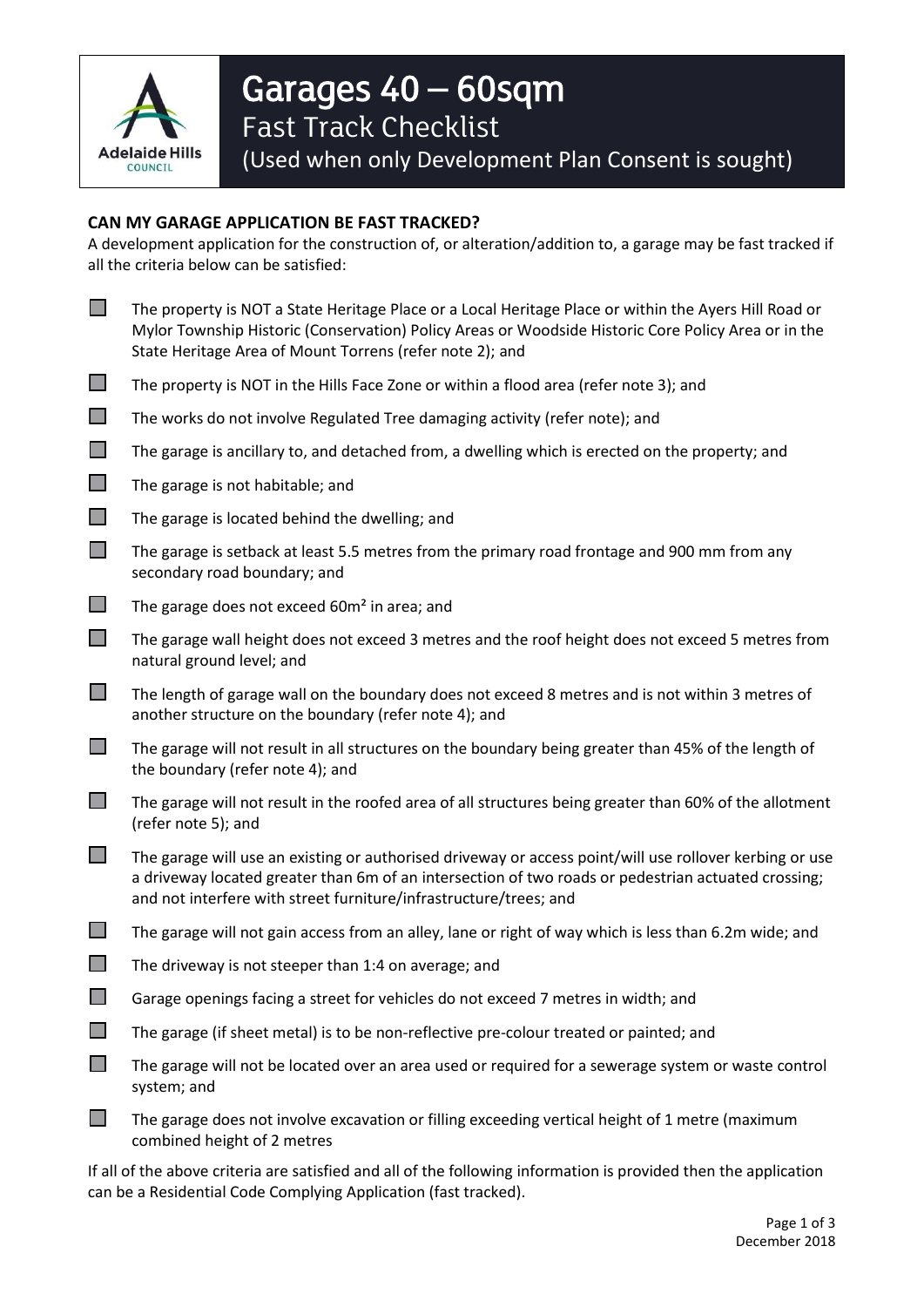#### **CHECKLIST OF REQUIRED PLANS AND INFORMATION**

| $\Box$         | Completed and signed development application form including the Office of the Technical Regulator<br>Powerline Declaration (ensure you fill in all sections); and       |                                                                                                                                                                                                                                   |  |  |
|----------------|-------------------------------------------------------------------------------------------------------------------------------------------------------------------------|-----------------------------------------------------------------------------------------------------------------------------------------------------------------------------------------------------------------------------------|--|--|
| $\mathbb{R}^n$ | Current copy of Certificate of Title, deposited plan or other instrument evidencing title in relation to<br>the land (can be purchased from the Council for a fee); and |                                                                                                                                                                                                                                   |  |  |
| $\mathbb{Z}^2$ | Site Plan drawn to a metric scale of not less than 1:500 (refer notes) showing;                                                                                         |                                                                                                                                                                                                                                   |  |  |
|                | $\Box$                                                                                                                                                                  | The boundaries and dimensions of the site and any relevant easements; and                                                                                                                                                         |  |  |
|                |                                                                                                                                                                         | The positions and dimensions of the minimum front and side setbacks of any existing or<br>proposed building on the site; and                                                                                                      |  |  |
|                | $\mathcal{L}_{\mathcal{A}}$                                                                                                                                             | The location of any Regulated Trees on the site or on adjoining land that might be affected by<br>the work or affect the work proposed to be performed; and                                                                       |  |  |
|                | $\mathcal{L}_{\mathcal{A}}$                                                                                                                                             | Existing and proposed finished floor levels; and                                                                                                                                                                                  |  |  |
|                | $\Box$                                                                                                                                                                  | If a new vehicle access point is to be established, relevant documentary evidence that it has<br>been authorised under Section 221 of the Local Government Act (1999); and                                                        |  |  |
|                | $\mathbb{R}^n$                                                                                                                                                          | The location and finished ground level at each end of any existing/proposed driveway and its<br>location in relation to an existing or proposed vehicle access point under Section 221 of the<br>Local Government Act (1999); and |  |  |
|                | П                                                                                                                                                                       | The approximate north point; and                                                                                                                                                                                                  |  |  |
|                | H                                                                                                                                                                       | The location of the existing or proposed effluent disposal area/s and septic tank/main<br>sewer/CMWS connection points and underground pipes to ensure that the proposed<br>development does not interfere with these services.   |  |  |
| $\Box$         | Elevations and sections of the proposed garage including existing ground level and details of<br>excavation; at a scale of not less than 1:100 and                      |                                                                                                                                                                                                                                   |  |  |
| $\Box$         | Plan of each floor level; and                                                                                                                                           |                                                                                                                                                                                                                                   |  |  |
| $\Box$         | Information about the material and colour of any cladding to be used: and                                                                                               |                                                                                                                                                                                                                                   |  |  |
| H              | Planning fee applies as well as the application lodgement fees; and                                                                                                     |                                                                                                                                                                                                                                   |  |  |

Completed and signed development application checklist

 $\Box$  The sizes and locations of footings and other structural components : and

### **IF LODGING FOR BUILDING RULES CONSENT AS WELL AS DEVELOPMENT PLAN CONSENT THE FOLLOWING IS ALSO REQUIRED:**

| $\mathcal{L}^{\mathcal{A}}$ | Engineering design specifications (to a scale of not less than 1:20) describing materials and standards<br>of work: and |  |
|-----------------------------|-------------------------------------------------------------------------------------------------------------------------|--|

- $\Box$  Receipt demonstrating payment of the separate Construction Industry Training Levy (only applies where the development exceeds \$40,000 in value). Can be paid on-line at [www.citb.org.au;](http://www.citb.org.au/) and
- $\Box$  A copy of the Home Owners Warranty Certificate must also be included in the application documents where a licensed builder has been engaged to perform work with a value greater than \$12,000. The builder is required to obtain Indemnity Insurance coverage for the project and should provide a copy to you; and
- $\Box$  Building Rules assessment fees.